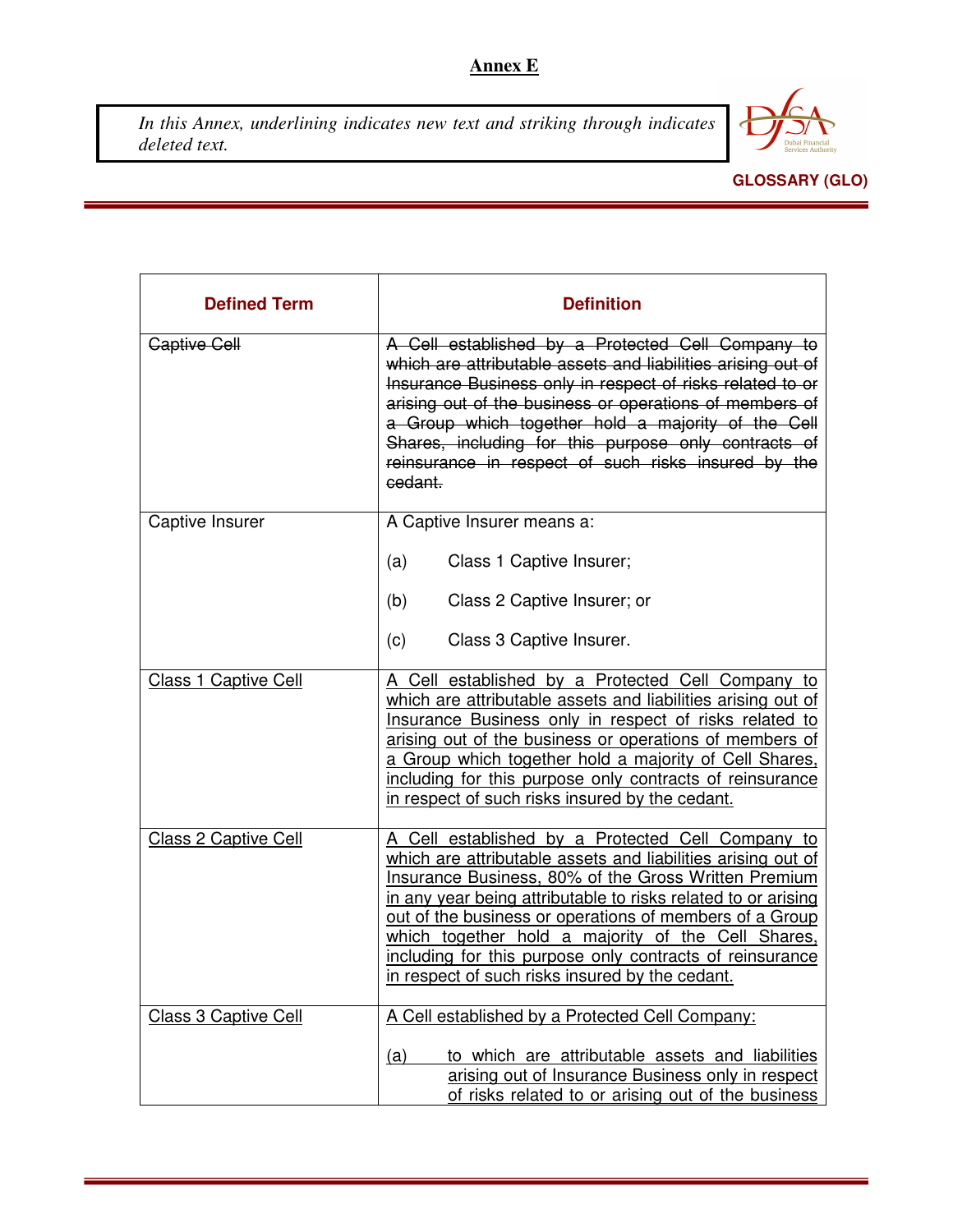

| <b>Defined Term</b>            | <b>Definition</b>                                                                                                                                                                                                                                                                                                                                                                                                                                  |
|--------------------------------|----------------------------------------------------------------------------------------------------------------------------------------------------------------------------------------------------------------------------------------------------------------------------------------------------------------------------------------------------------------------------------------------------------------------------------------------------|
|                                | or operations of persons who engage in similar,<br>related or common:                                                                                                                                                                                                                                                                                                                                                                              |
|                                | <u>(i)</u><br>businesses;<br>(ii)<br>activities;<br>(iii)<br>trade;<br>services; or<br>(iv)<br>(v)<br>operations;                                                                                                                                                                                                                                                                                                                                  |
|                                | including for this purpose only contracts of<br>reinsurance in respect of such risks insured by<br>the cedant; and                                                                                                                                                                                                                                                                                                                                 |
|                                | (b)<br>owned by such Persons or by a Body Corporate<br>of which all such Persons are members.                                                                                                                                                                                                                                                                                                                                                      |
| <b>Class 1 Captive Insurer</b> | A DIFC Incorporated Insurer permitted under the<br>conditions of its licence authorisation to effect and or<br>carry out Contracts of Insurance only in respect of risks<br>related to or arising out of the business or operations of<br>entities to which it is related the Group, including for this<br>purpose only contracts of reinsurance in respect of such<br>risks insured by the cedant.                                                |
| Class 2 Captive Insurer        | A DIFC Incorporated Insurer required under the<br>conditions of its licence authorisation to obtain at least<br>80 per cent of its Gross Written Premium in any year<br>from Contracts of Insurance in respect of risks related to<br>or arising out of the business or operations of entities to<br>which it is related the Group, including for this purpose<br>only contracts of reinsurance in respect of such risks<br>insured by the cedant. |
| <b>Class 3 Captive Insurer</b> | A DIFC Incorporated Insurer which is:                                                                                                                                                                                                                                                                                                                                                                                                              |
|                                | permitted under the conditions of its licence to<br><u>(a)</u><br>effect or carry out Contracts of Insurance only in<br>respect of risks related to or arising out of the<br>business or operations of persons who engage in<br>similar, related or common:<br>(i)<br>businesses;                                                                                                                                                                  |